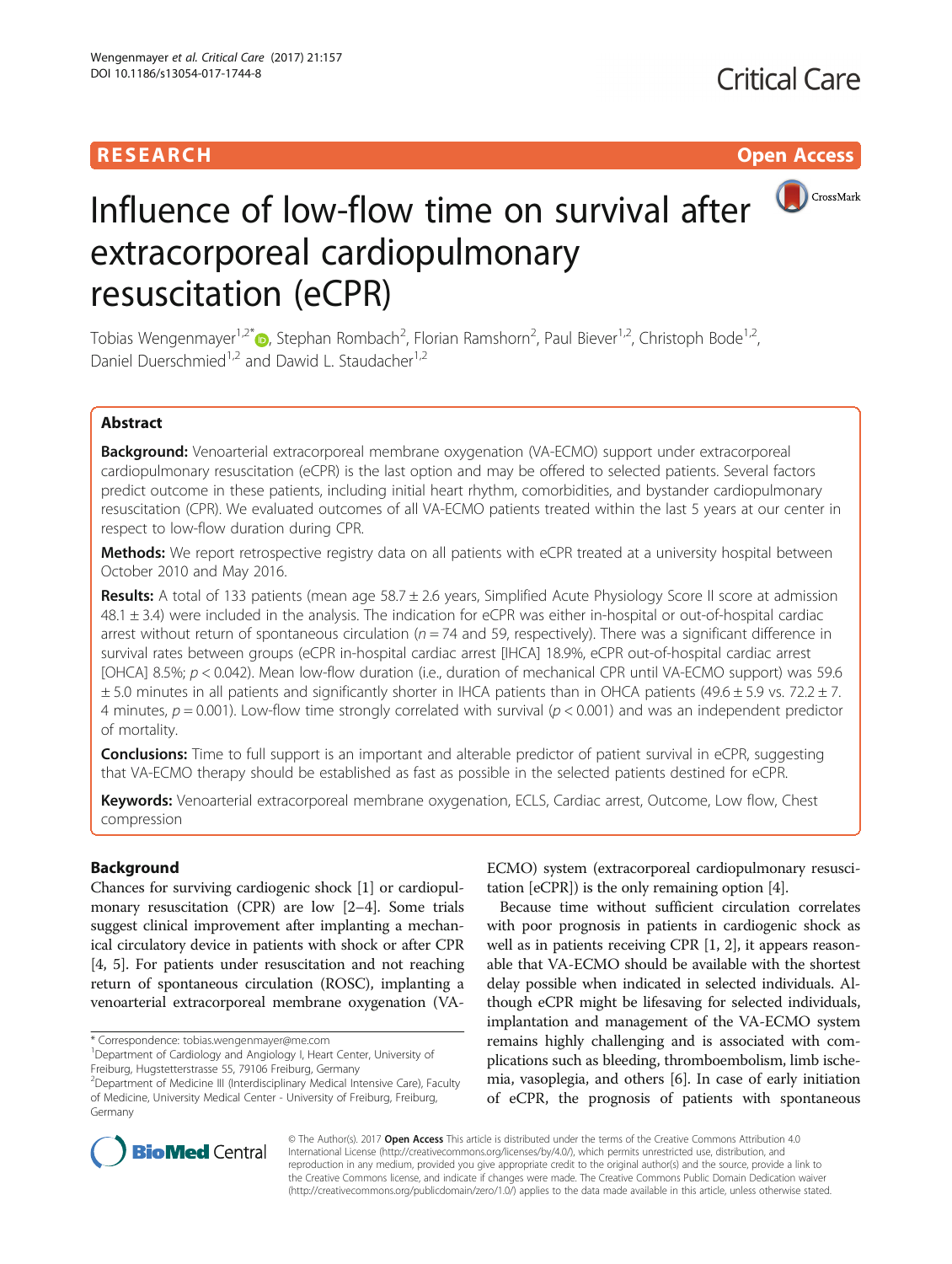ROSC might therefore be reduced by VA-ECMO complications. Furthermore, the socioeconomic resources required for successful eCPR are vast. However, it is almost impossible to predict whether an individual will reach ROSC without VA-ECMO within the next minutes.

Despite the challenges and unanswered questions, the use of VA-ECMO has been growing in the last several years. In Germany, there was a 30-fold increase of VA-ECMO administration from 2007 to 2014 (from 96 to 2873 cases) [[7\]](#page-5-0). The broad availability of VA-ECMO might lead to unselective implants and thus to futile care, as well as waste of valuable resources. Considering that patients requiring VA-ECMO represent a very heterogeneous population with very diverse overall prognoses, reliable predictors of favorable outcome are desperately needed. We evaluated outcome with regard to CPR duration until full VA-ECMO support in an all-comers population treated at the Heart Center of the University of Freiburg – Bad Krozingen to investigate whether time until full support may be predictive of survival.

### **Methods**

We report retrospective data of a single-center registry of patients on VA-ECMO. All patients presenting at the Heart Center at the University of Freiburg – Bad Krozingen between October 2010 and November May 2016 were registered. Patient identity data derived from the registry were blinded, and the study plan was approved by the local ethics committee (EK-Freiburg 151/14). For data analysis, t tests, chi-square tests, and one-way analysis of variance were employed where applicable, and a  $p$  value ≤0.05 was considered statistically significant. All values are given as mean ± 95% CI if not otherwise stated.

#### Patient selection

Between October 2010 and May 2016, a total of 133 VA-ECMO device implants during resuscitation were performed. Survival was defined as discharge from the hospital. In-hospital cardiac arrest (IHCA) was defined as cardiac arrest within a hospital, and out-of-hospital cardiac arrest (OHCA) was defined as cardiac arrest outside a hospital with or without the presence of emergency medical personnel.

### ECMO center

Our institution features a 24/7 extracorporeal membrane oxygenation (ECMO) center localized within a tertiary hospital with a 30-bed medical intensive care unit. The VA-ECMO response team consists of one experienced cardiologist/intensivist and one perfusionist.

#### ECMO device implantation and management

Indication for VA-ECMO was at the discretion of the responsible physician of the ECMO response team. Our

cannulation policy encourages early alarm of the ECPR team and bedside decision-making. Every potential eCPR patient (whether for IHCA or OHCA) triggered an activation of the ECMO team. The decision whether to cannulate was then made at bedside. No cannulation was performed outside the hospital. Typical reasons for not cannulating were age older than 75 years, significant comorbidities, or nonwitnessed cardiac arrest. Cannulation for VA-ECMO was performed preferably bifemorally using Seldinger's technique without primary surgical cutdown in all cases. Typical venous (draining) cannulas were either 21 French or 23 French in diameter, whereas arterial (returning) cannulas were either 15 French or 17 French in diameter. For patients without active bleeding, anticoagulation was provided by administering unfractionated heparin, aiming at a partial thromboplastin time of 50–60 seconds. The management of vasopressors and fluid therapy was driven by clinical judgment of the treating ECMO experienced intensivist following local standard operating procedures and has been reported before [[8\]](#page-5-0).

# **Results**

#### Patient population

A total of 133 patients treated with VA-ECMO were included in this registry. The mean (SD) age at the time of VA-ECMO device implant was  $58.7 \pm 2.6$  years, and a total of 74.4% of all patients were male. The average Simplified Acute Physiology Score II (SAPS2) score at admission was  $48.1 \pm 3.4$ , and a proportion of 14.3% of all patients survived their hospital stay. The average time on VA-ECMO therapy was  $49.8 \pm 9.1$  h among all patients,  $70.9 \pm 22.8$  h among survivors, and  $46.5 \pm 9.9$  h among nonsurvivors ( $p = 0.068$ ). Patients with IHCA were older (65.6 vs. 50.1 years,  $p = 0.001$ ) and had shorter low-flow times (49.6 vs. 72.2 minutes,  $p = 0.001$ ) than patients with OHCA. No-flow duration was  $2.6 \pm$ 0.8 minutes in the whole cohort (OHCA 5.4 vs. IHCA 0.3 minutes,  $p = 0.001$ ). Both groups displayed similar 10-item Therapeutic Intervention Scoring System (TISS-10) and SAPS2 scores at admission (Table [1](#page-2-0)). We observed no statistical differences in no-flow times, initial rhythms, immediate coronary angiography results, or TISS-10 or SAPS2 scores when we compared survivors with nonsurvivors (Additional file [1](#page-4-0): Table S1).

#### Patient survival

Survival in all patients after eCPR was 14.3% (Fig. [1](#page-2-0)). Mean duration between collapse and the beginning of resuscitation (no-flow time) was  $2.6 \pm 0.8$  minutes. There was no difference between survivors and nonsurvivors  $(p = 0.528)$ .

The mean duration between collapse and the beginning of full extracorporeal support was  $59.6 \pm 5.0$  minutes. Patients who survived the hospital stay had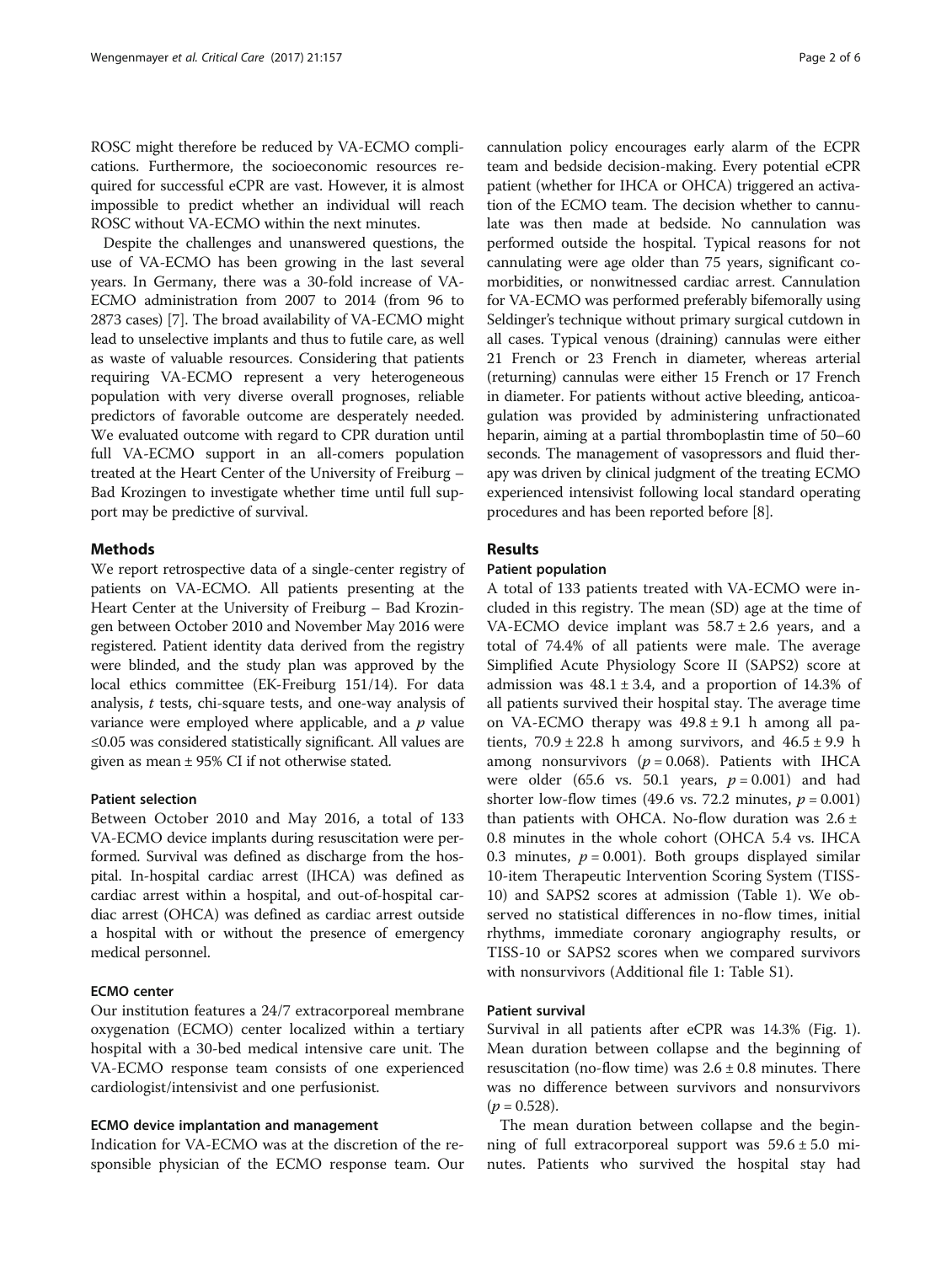#### <span id="page-2-0"></span>Table 1 Patient and event characteristics

|                            | All            | eCPR OHCA      | eCPR IHCA      | $p$ Value |
|----------------------------|----------------|----------------|----------------|-----------|
| Number of patients         | 133            | 59             | 74             |           |
| Age, years                 | $58.7 \pm 2.6$ | $50.1 \pm 4.0$ | $65.6 \pm 2.7$ | 0.001     |
| Female sex                 | 25.6%          | 18.6%          | 31.1%          | 0.102     |
| TISS-10 score at admission | $21.5 \pm 1.8$ | $22.4 \pm 2.1$ | $21.0 \pm 2.5$ | 0.462     |
| SAPS2 score at admission   | $48.1 \pm 3.4$ | $46.1 \pm 6.8$ | $49.0 \pm 3.9$ | 0.428     |
| Low-flow time, minutes     | $59.6 \pm 5.0$ | $72.2 \pm 7.4$ | $49.6 \pm 5.9$ | 0.001     |
| No-flow time, minutes      | $2.6 \pm 0.8$  | $5.4 \pm 1.5$  | $0.3 \pm 0.3$  | 0.001     |
| Preexisting conditions     |                |                |                |           |
| CAD                        | 57.1%          | 49.2%          | 63.5%          | 0.119     |
| Arterial hypertension      | 49.6%          | 33.9%          | 62.2%          | 0.001     |
| PAD                        | 10.5%          | 8.5%           | 12.0%          | 0.511     |
| COPD                       | 7.5%           | 5.1%           | 9.3%           | 0.357     |
| Other pulmonary disease    | 4.5%           | 1.7%           | 6.7%           | 0.170     |
| Liver disease              | 9.0%           | 1.7%           | 14.7%          | 0.009     |
| Kidney disease             | 27.1%          | 16.9%          | 35.1%          | 0.022     |
| <b>Diabetes</b>            | 27.8%          | 22.0%          | 32.4%          | 0.203     |

Data are shown as mean  $\pm$  95% CI or as percentage of patients

Abbreviations: CAD Coronary artery disease, COPD Chronic obstructive pulmonary disease, eCPR Extracorporeal cardiopulmonary resuscitation, IHCA In-hospital cardiac arrest, OHCA Out-of-hospital cardiac arrest, PAD Peripheral arterial disease, SAPS2 Simplified Acute Physiology Score II, TISS-10 10-item Therapeutic Intervention Scoring System

significantly shorter low-flow duration than nonsurvivors  $(41.7 \pm 15.0 \text{ vs. } 62.6 \pm 5.1 \text{ minutes}, p = 0.003)$  (Fig. 2). Prognosis after cardiac arrest was significantly worse in patients after OHCA than after IHCA (8.5% vs. 18.9%,  $p = 0.042$ ) (Fig. 1). OHCA and IHCA patients had significantly longer low-flow times before reaching full VA-ECMO support  $(72.2 \pm 7.4 \text{ vs. } 49.6 \pm 5.9 \text{ minutes}, p$  $= 0.001$ ) (Fig. [3\)](#page-3-0).

There was a significant, negative, linear correlation between time to circulatory support and survival in the overall eCPR population  $(p < 0.001, r = 0.266)$  (Fig. [4](#page-3-0)),

indicating that shorter time to circulatory support was associated with better prognosis. This correlation was seen in IHCA patients as well as OHCA patients and persisted after adjustment for baseline characteristics, including age, initial rhythm, and immediate coronary angiography. Survival rates were 67% in patients  $(n = 14)$  with a CPR duration shorter than 20 minutes and 29% ( $n = 33$ ), 10%  $(n = 43)$ , and 6%  $(n = 43)$  after 20–45, 45–60, and 60–135 minutes of mechanical CPR, respectively.



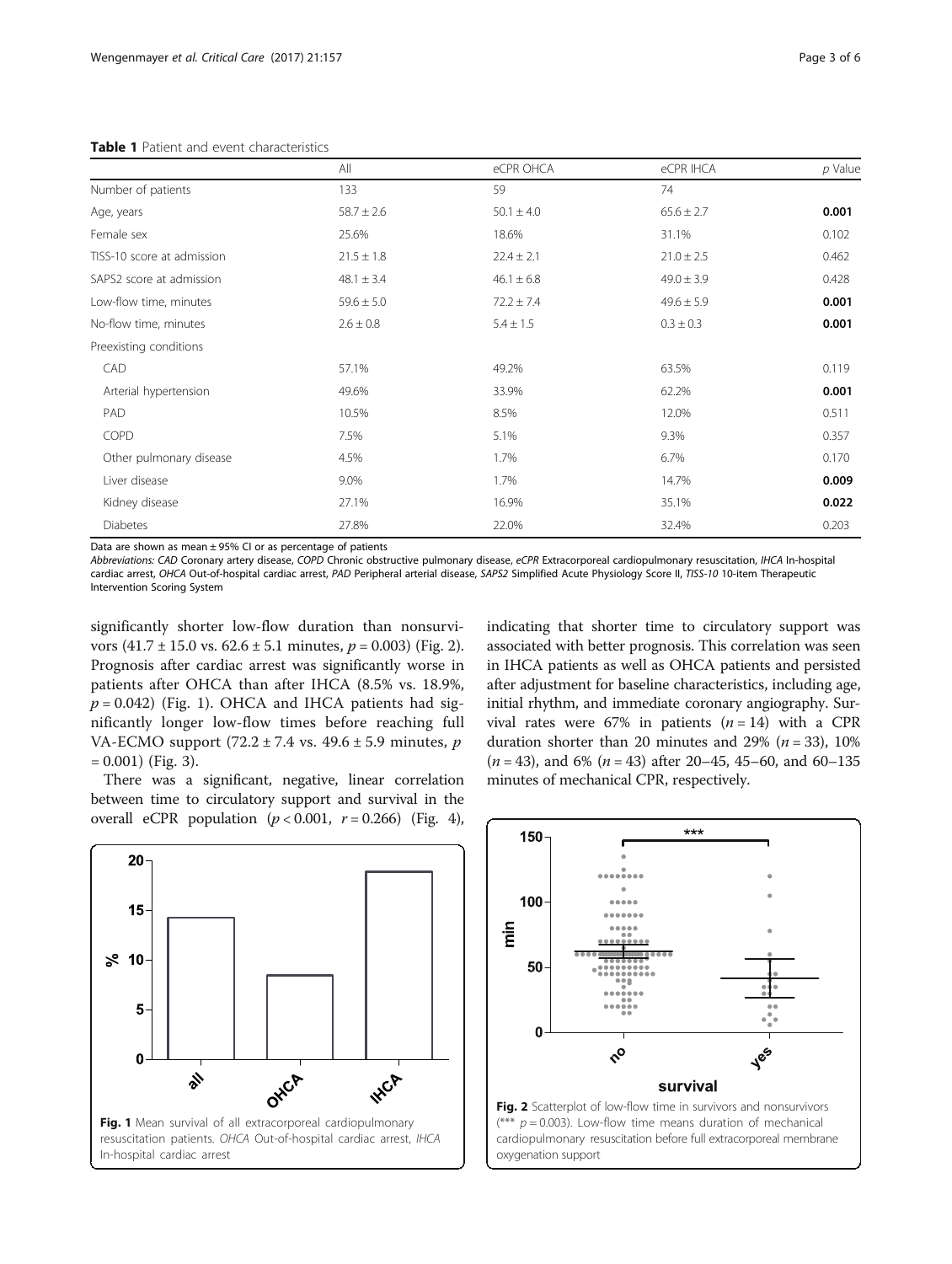

<span id="page-3-0"></span>

We developed a logarithmic probability model for survival based on low-flow time until VA-ECMO support (Fig. 5). Calculated chances of survival were 30%, 20%, 10%, 5%, and 1% at minutes 22, 39, 64, 87, and 139, respectively.

## **Discussion**

Although it is known that prognosis rapidly decreases during CPR without ROSC, the time point at which prognosis is close to zero in conventional CPR (hence indicating that continued CPR may be futile) remains controversial and has been suggested to range from 16 minutes [\[2](#page-5-0)] to 40 minutes [[3\]](#page-5-0). CPR itself is a state of hemodynamic low flow determining the decelerating prognosis over time. Implanting a VA-ECMO device





during CPR does not directly address the underlying disease (with the exception of cases of primary hypoxia, hypercapnia, or hypothermia), but it stabilizes the patient until curative treatment can be administered (e.g., by percutaneous coronary intervention in patients with myocardial infarction). VA-ECMO provides the required time to diagnose and treat the variety of underlying conditions, including pulmonary embolism, myocardial infarction, sepsis, intoxication, electrical storm, and others. Furthermore, the state of low flow that ultimately leads to multiorgan failure is averted.

It is conceivable that patients who receive eCPR may have a better prognosis than those who receive conventional CPR. Chen and coworkers demonstrated that patients treated with eCPR had a short-term and longterm survival benefit compared with patients treated with conventional CPR. However, this was a highly selected cohort of 59 patients [[9\]](#page-5-0). In 2011, Shin and colleagues confirmed this finding in a larger propensity score-matched retrospective, single-center, observational study [[10\]](#page-5-0).

More recently, other groups have reported eCPR survival rates as high as 15% after OHCA with a surprisingly long average time from collapse to VA-ECMO of 77  $\pm$  51 minutes [[11\]](#page-5-0). The sample size was smaller (*n* = 26 compared with 133), and the included patients were younger (40 compared with 50 years) than in our cohort. eCPR still is a very new technique, ECMO centers around the world are still learning it, and the number of cases is still low.

However, these data, together with ours, suggest that prolonged resuscitation may not be futile if eCPR can be administered [[11\]](#page-5-0). More important, our data show that time from collapse to full support strongly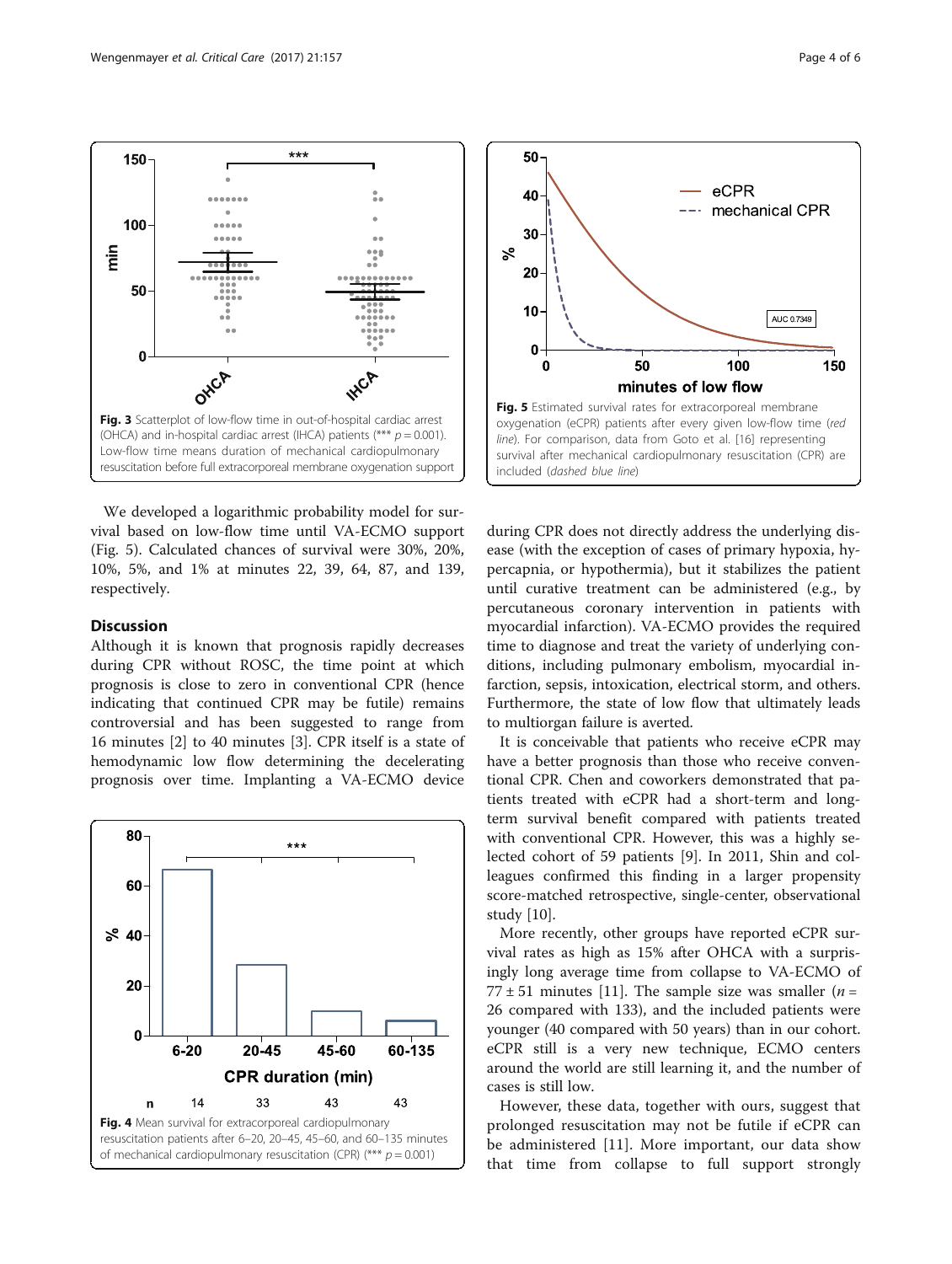<span id="page-4-0"></span>correlates with survival, with best survival with shortest low-flow duration. A recent publication even suggested very little impact of cardiac arrest itself on mortality in ECMO patients as long as sufficient VA-ECMO support was available [\[12](#page-5-0)]. Our OHCA patients were significantly younger and had fewer comorbidities than IHCA patients, but they had longer CPR durations and poorer outcomes. This might illustrate the importance of time to full support in eCPR because IHCA patients had shorter low-flow times. The short average no-flow time of 2.6 minutes might be explained by our center policy to rarely cannulate patients with nonwitnessed cardiac arrest.

Chances of survival with favorable neurological outcome after 30 minutes of conventional resuscitation are generally reported to be below 1% [[2](#page-5-0)]. Successful resuscitations with a conventional CPR duration longer than 60 minutes are described in case series reports only [[13\]](#page-5-0). Despite these negative results, many resuscitation teams continue CPR even after 30 minutes. In an observational study including 31,000 patients, CPR duration was longer than 30 minutes in 14% of the cases [\[14](#page-5-0)]. Generally, the resuscitation team integrates factors such as initial rhythm, age, comorbidities, no-flow time, and CPR duration, yielding very individualized decisions. Reflecting this, the 2015 European Resuscitation Council Guidelines for Resuscitation state that resuscitation should not be aborted for a single reason [\[15](#page-5-0)], such as duration of resuscitation. In our registry, survival strongly correlated with low-flow time (Fig. [2](#page-2-0)). Using these results, we calculated a survival curve for eCPR patients determined by low-flow duration (Fig. [3](#page-3-0)). Our model calculation showed that chances of survival were still 25.2% after 30 minutes and 9.9% after 65 minutes of mechanical resuscitation before full VA-ECMO support. This suggests a number needed to treat of 10 with eCPR, including a low-flow time longer than 60 minutes. We included data from Goto et al. [[16\]](#page-5-0) in the figure representing 17,238 patients from Japan after OHCA as a reference for survival probability without eCPR for comparison. Because our registry features eCPR patients only and no randomization has been performed, this conclusion cannot be made. A historical control group has significant limitations, as does a comparison with patients at our institution not undergoing eCPR (for selection bias). One therefore must focus on low-flow duration comparing eCPR patients only.

If emergency clinicians, rescue personnel, and ECMO specialists cooperate to further shorten low-flow times and accelerate VA-ECMO system implantation in selected patients without ROSC, outcome after cardiac arrest will likely improve. According to our data, once VA-ECMO is considered a therapeutic option, the delay until arrival of the ECMO team should be minimized.

#### Authors opinion on how to improve outcome

The best strategy for delivering VA-ECMO support, however, still needs to be determined. Whether a mobile VA-ECMO team is faster than, and at least equally effective as, a prepared VA-ECMO team within a cardiac arrest receiving team waiting for the patient at the center is still unclear. Our registry includes VA-ECMO cases with ECMO device implantation within the hospital only. Transportation of patients under resuscitation is problematic for several reasons. First, medical personnel are at risk during transportation, and second, quality of CPR in a moving vehicle might be inefficient. Researchers in several trials have investigated mechanical chest compression devices, indicating that CPR with these devices is noninferior to manual CPR [\[17](#page-5-0)–[19](#page-5-0)] and might enable early transportation. An accelerated CPR algorithm with ultrarapid transportation with the use of a mechanical chest compression device might be an efficient strategy to minimize time to VA-ECMO support. Awareness of eCPR and early activation of the ECMO team are mandatory for shortening low-flow times and should be implemented in local standard operating procedures.

#### Limitations

This is a retrospective observational study of eCPR patients; a selection bias therefore has to be presumed. We report no neurological outcome and no long-term outcome. We included all eCPR patients, regardless of the underlying causes of cardiac arrest. Because it is still not clear which candidates might benefit more from eCPR, we think this approach is reasonable and should be regarded as an all-comers registry.

#### Conclusions

eCPR rates of survival after OHCA and IHCA are meaningful and need to be increased further. Our data suggest that for both entities, low-flow duration determines outcomes in eCPR. Low-flow time can and must be minimized. Finding the right point in time to switch from conventional CPR to eCPR remains challenging and cannot be answered with registry data. Robust data comparing a fast-switch (or instant) regime with a conventional regime is desperately needed.

#### Additional file

[Additional file 1:](dx.doi.org/10.1186/s13054-017-1744-8) Patient and event characteristics: survivors vs. nonsurvivors. (DOCX 56 kb)

#### Abbreviations

CAD: Coronary artery disease; COPD: Chronic obstructive pulmonary disease; CPR: Cardiopulmonary resuscitation; ECMO: Extracorporeal membrane oxygenation; eCPR: Extracorporeal cardiopulmonary resuscitation; ICU: Intensive care unit; IHCA: In-hospital cardiac arrest; OHCA: Out-ofhospital cardiac arrest; PAD: Peripheral arterial disease; ROSC: Return of